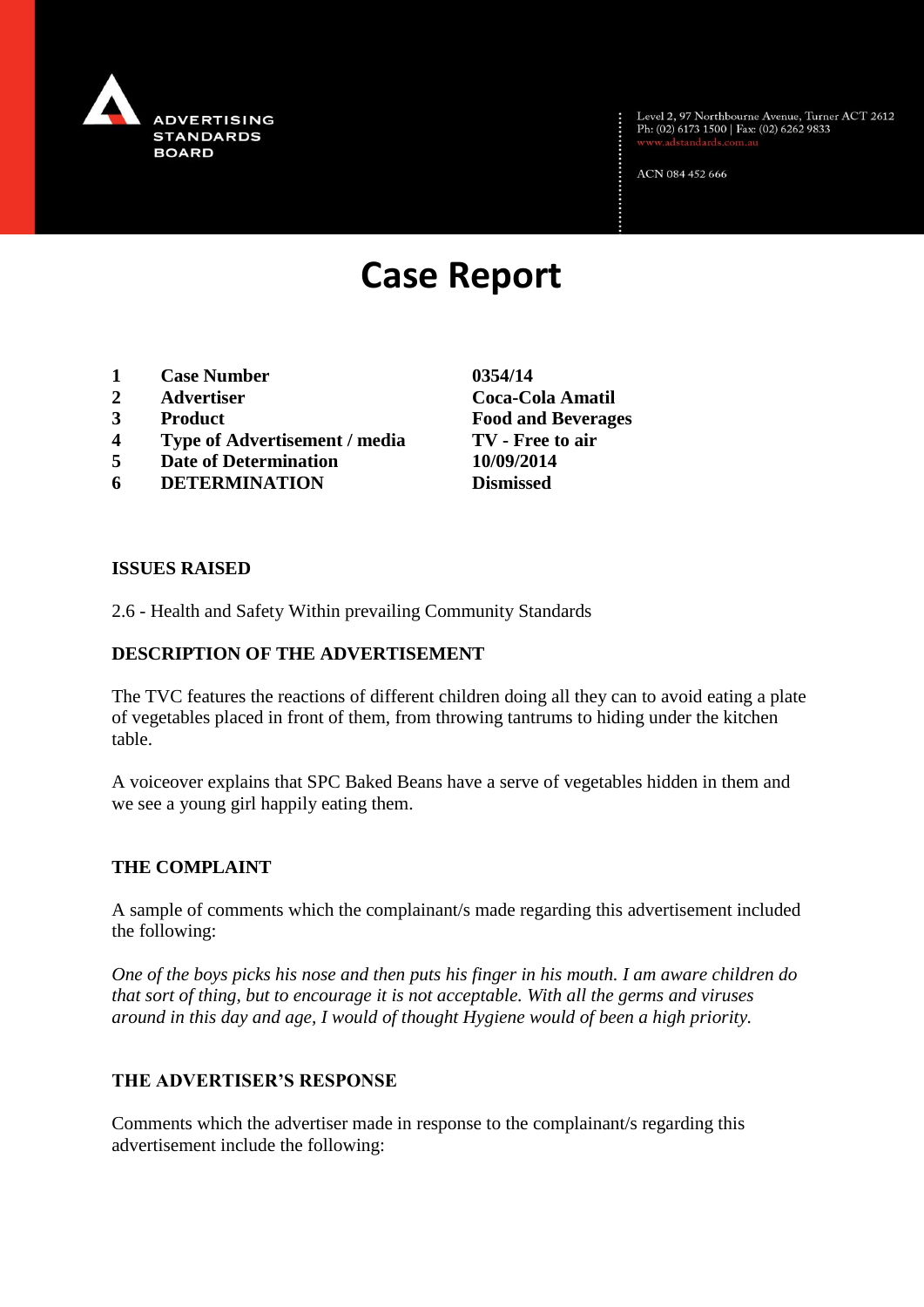*I refer to your letter regarding the above complaint received by the ASB in respect of an SPC Ardmona Operations Limited ("SPCA") SPC "Sneaky Veg" television commercial ("TVC"). Adopting the headings set out in your letter, set out below is SPCA's response.*

*SPCA seeks to ensure that, at all times, it complies with the AANA Advertiser Code of Ethics (the "Code"). SPCA wishes to note at the outset of this letter, that it would like to work with the Advertising Standards Board (the "ASB") to resolve any concerns that the ASB may have.* 

#### *Description of the Advertisement*

*The TVC features the reactions of nine different children doing all they can to avoid eating a plate of vegetables placed in front of them, in an authentic, relatable style. The children's natural reactions ranged from throwing tantrums to hiding under the kitchen table.* 

*The TVC is intended to be a light hearted piece of communication highlighting the lengths children go to avoid eating their vegetables.*

#### *Complaint*

*We understand that the Advertising Standards Board has received one complaint regarding a scene in the TVC where a child is seen picking his nose and placing his finger in his mouth while faced with a serve of vegetables.* 

*By way of background, the TVC was developed to promote the new SPC "Sneaky Veg" range of products which have the key benefit of offering a serve of vegetables in a format where the vegetables are not generally discernible. The TVC seeks to portray the challenge of encouraging a young child to eat their vegetables and to offer a solution to this challenge through the SPC "Sneaky Veg" product.*

*The scene subject to the complaint was not scripted nor encouraged, but a real and natural response when a child was faced with the prospect of eating a meal of vegetables.* 

*Given the target audience (being parents of young children), the TVC (including the particular scene subject to the complaint) was intended to inject a bit of fun that mums and dads can directly relate to.* 

*We understand that section 2.6 of the AANA code provides that:*

*2.6 Advertising or Marketing Communications shall not depict material contrary to Prevailing Community Standards on health and safety.*

*Consistent with SPCA's agenda to promote healthy food options for Australian families, this TVC is primarily directed at encouraging healthy eating patterns in young children and offering parents a desirable alternative to enable their child to consume a serve of vegetables at mealtime.* 

*We have reviewed the AANA 2013 Code of Ethics Practice Note in respect of section 2.6 of the Code and understand that there is an obligation on advertisers to take care not to depict unsafe practices or behaviour that children may imitate. It is our view, following a review of the Practice Note, that the scene subject to the complaint does not depict an unsafe practice*